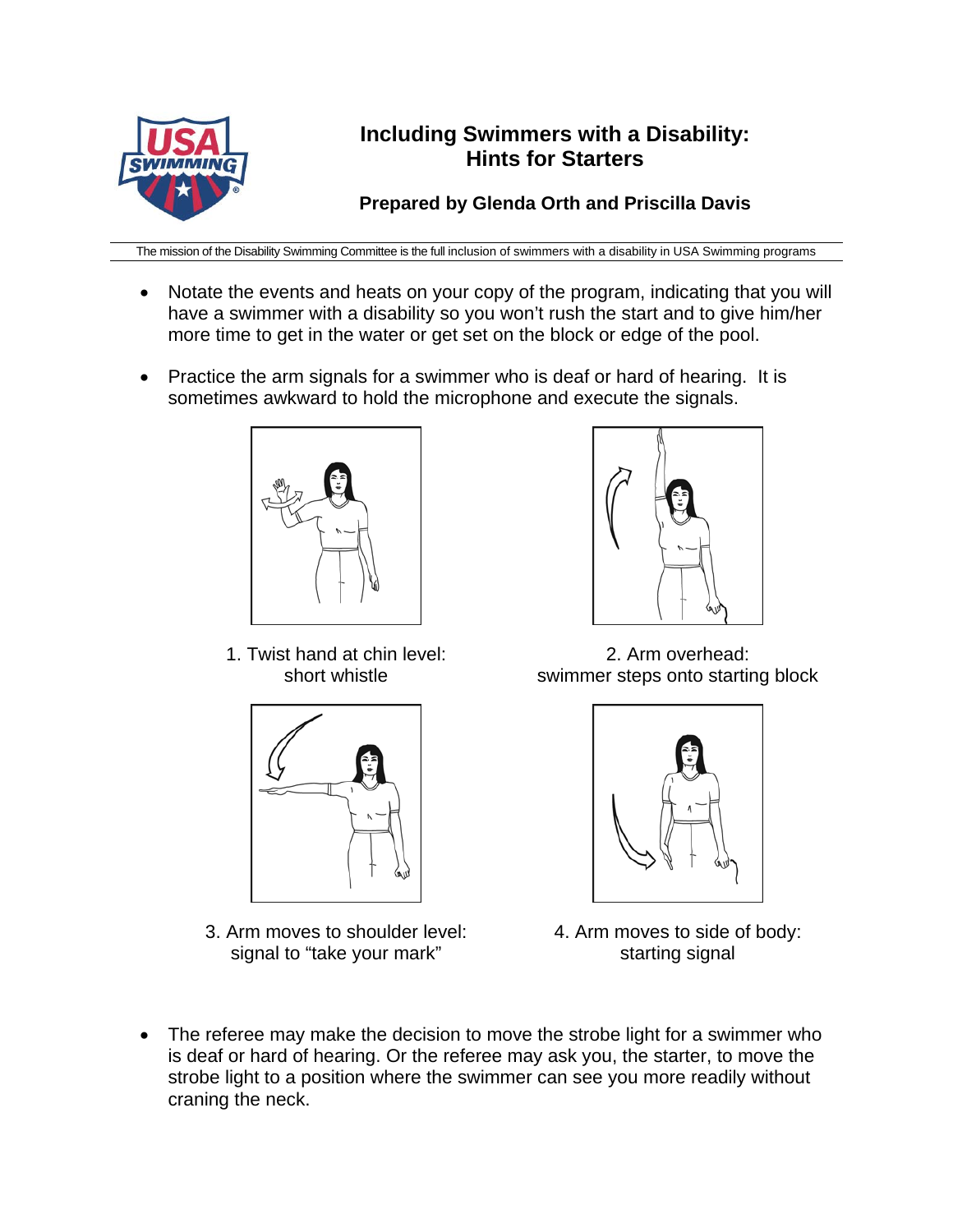Be aware that some swimmers will have personal assistants to help them to the block and also steady them once they're there.



 You may have a heat where there are swimmers in the water and on the side of the pool and on the blocks – PATIENCE!